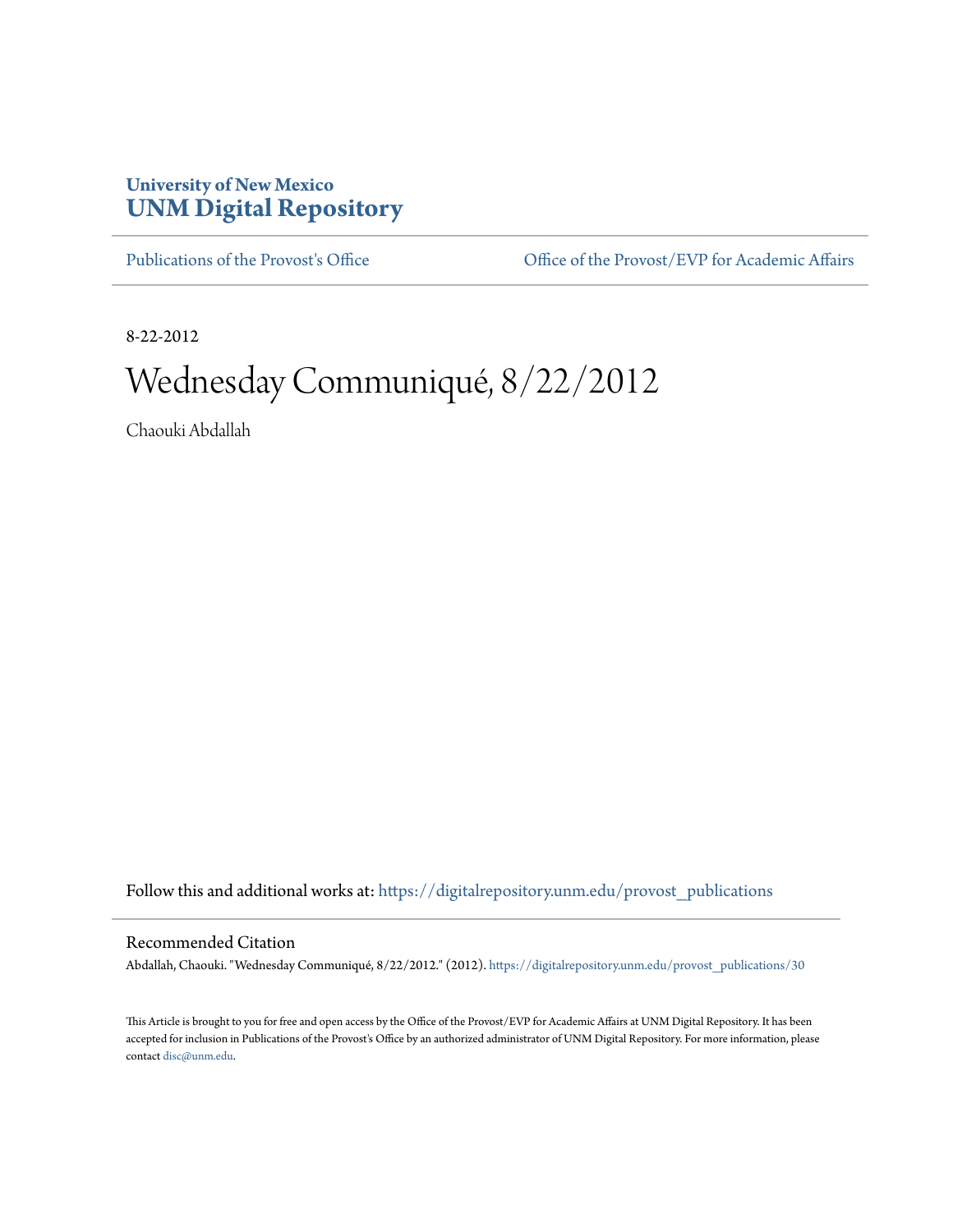

### *WEDNESDAY COMMUNIQUÉ*

#### **August 22, 2012**

**First Week of the Fall 2012 Semester:** I am confident you are all enjoying your 3<sup>rd</sup> day of the Fall 2012 semester. As you approach your work this semester, many goals may seem possible and within reach. While I feel the same, I tend to overestimate my abilities and underestimate cost and time for almost everything I do. It may behoove us to consider the "planning fallacy, or the tendency for people and organizations to underestimate how long they will need to complete a task, even when they have experience of similar tasks over-running." The 1979 article (Kahneman, Daniel; Tversky, Amos. "Intuitive prediction: biases and corrective procedures". TIMS Studies in Management Science 12: 313–327) originally formulated the planning fallacy principle. "Since then the effect has been found for predictions of a wide variety of tasks, including tax form completion, school work, furniture assembly, computer programming and origami. The bias only affects predictions about one's own tasks; when uninvolved observers predict task completion times, they show a pessimistic bias, overestimating the time taken.**"**

**Organization Dimension:** The second dimension in our upcoming Foundations of Excellence (FOE) effort is the Organization Dimension. "Foundations Institutions create organizational structures and policies that provide a comprehensive, integrated, and coordinated approach to the first year. *These structures and policies provide oversight and alignment of all first-year efforts. A coherent first-year experience is realized and maintained through effective partnerships among academic affairs, student affairs, and other administrative units and is enhanced by ongoing faculty and staff development activities and appropriate budgetary arrangements."* The rationale of this dimension is that: "Organization is a key determinant of an institution's ability to realize its purpose for the first year. On many college campuses, no individual, office, or group has oversight for the various components of the first year. Redundancy, confusion, and resource inefficiencies often result from inadequate organization, lack of communication across campus, and insufficient collaboration between units. While we believe that there are multiple ways to organize effectively, the key is intentionality and evaluation – determining what first-year organizational structure works best at a given institution and evaluating that structure periodically to determine whether it is effective in managing and/or coordinating the institution's first-year approach."

**Plagiarism in Massive Open Online Courses (MOOCs):** This one is a real head scratcher! Why would someone cheat when (almost) nothing is at stake? It turns out that plagiarism is becoming an issue in MOOCs even when students are taking free non-academic credit courses [\(http://chronicle.com/article/Dozens-of-Plagiarism-](http://chronicle.com/article/Dozens-of-Plagiarism-Incidents/133697/)[Incidents/133697/\)](http://chronicle.com/article/Dozens-of-Plagiarism-Incidents/133697/). This poses yet another wrinkle in the migration of such courses into credit-bearing degrees. One possible explanation may be that students in such courses may not have the same boundaries or definition of plagiarism as those grading them.

**Distinguished Professors:** The rank of Distinguished Professor is the highest faculty title that UNM bestows, and it is awarded to only a few of our most prominent faculty. I am very pleased to announce that, based on their outstanding scholarly and scientific achievements, seven new Distinguished Professors (three from main campus and four from the HSC) were recently selected for this prestigious honor. The new main campus Distinguished Professors are: David Brookshire (Economics), Jane Lancaster (Anthropology), and Eric (Sam) Loker (Biology). The four new HSC Distinguished Professors are: Marianne Berwick (Internal Medicine), David Schade (Endocrinology), Victor Strasburger (Pediatrics, Adolescent Medicine) and Howard Yonas (Neurosurgery). Congratulations to you all!

**Extraordinary Bosses:** A recent Inc. Magazine article **(**[http://www.inc.com/geoffrey-james/8-core-beliefs-of](http://www.inc.com/geoffrey-james/8-core-beliefs-of-extraordinary-bosses.html)[extraordinary-bosses.html\)](http://www.inc.com/geoffrey-james/8-core-beliefs-of-extraordinary-bosses.html) describes what makes some bosses extraordinary. The following 8 points are stressed: 1) Business is an ecosystem, not a battlefield. 2) A company is a community, not a machine. 3) Management is service, not control. 4) My employees are my peers, not my children. 5) Motivation comes from vision, not from